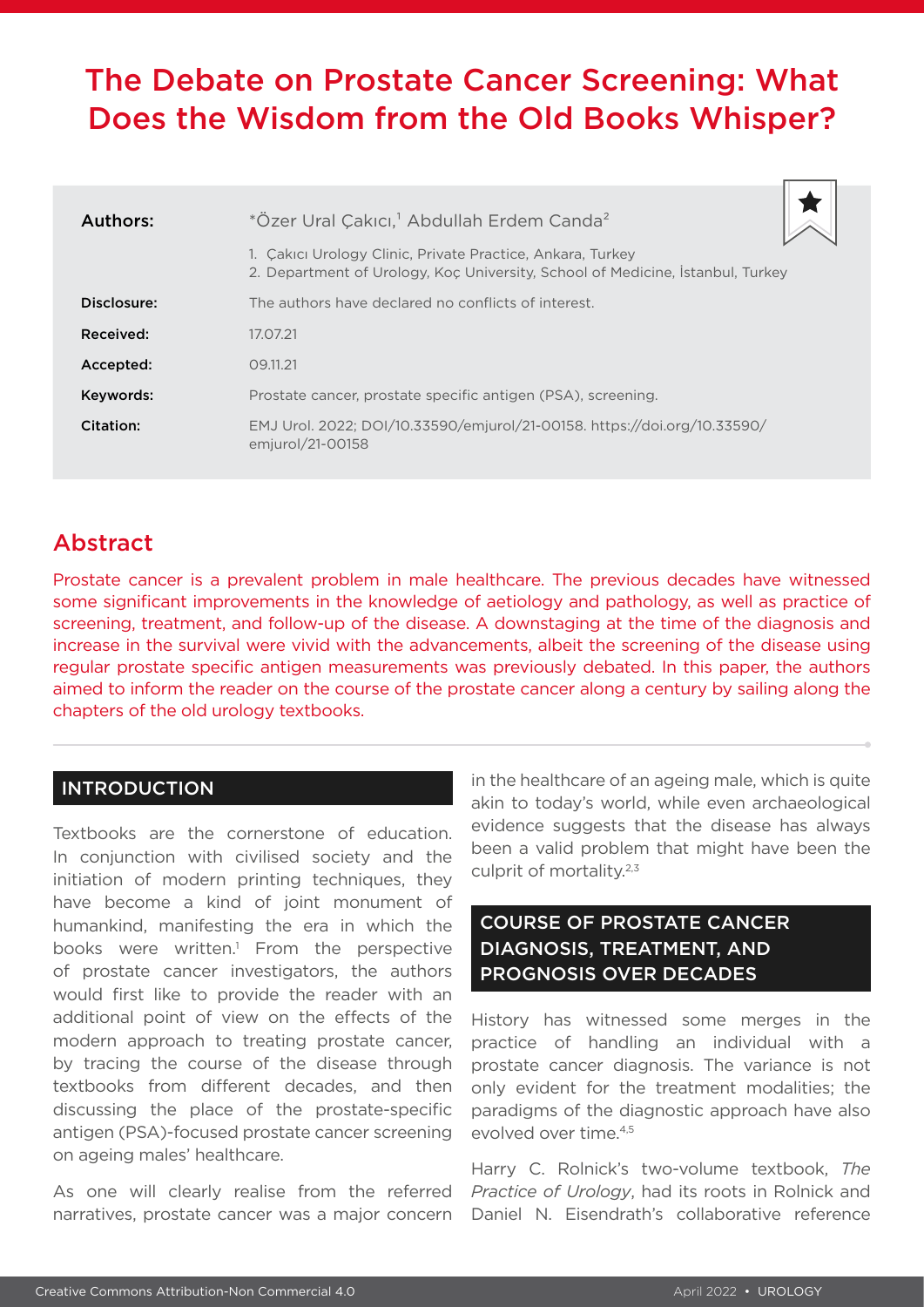book *Urology*, which was initially published in 1928.<sup>6</sup> The company made further publications of the book in 1930, 1934, and 1938.<sup>7-9</sup> When *The Practice of Urology* was published in 1949, it praised Huggins' research on the effect of hormones on the prostate and significant amount of phosphatase enzymes in the gland.<sup>10</sup> They classified malignancy into three distinguished types, namely the inflammatory, disseminating, and scirrhous types, which are entirely irrelevant to the current classification. The clinical presentation was defined as having dramatic symptoms, while the diagnosis was recounted to be based on surgical removal of the organ after a suspicious prostate examination per rectum. Serum acid phosphatase measurements, which further evolved into PSA measurements, were proposed to have both diagnostic and prognostic value. Yet the author conceded that the diagnosis was often too late to undertake surgery, which was the only curative method during the era.<sup>10</sup>

Meredith F. Campbell had created a legacy in urology with his comprehensive work titled *Urology*, first published in 1954.<sup>11</sup> After his death in 1969, the tradition continued with the name Campbell's Urology until the 9<sup>th</sup> edition. The bible of urology was kept alive in the name of *Campbell-Walsh Urology* in the 9<sup>th</sup>-11<sup>th</sup> editions, while the contemporary edition honours the names of Campbell, Walsh, and Wein.

The 2nd edition of *Urology* by Campbell has a well-sourced chapter for 'Carcinoma of the prostate', authored by William W. Scott, and William N. Toole.<sup>12</sup> The authors cited prostate cancer as the third-leading cause of cancer mortality, with an uncertain aetiology, and a diagnosis solely based on a rectal examination. Biopsy amenities were also restricted; thus, a surgical biopsy was prevalent. They further reported that their journey with operable prostate cancers started with 5.1% in 1949, and the rates rose to 19.0% in 1958 by careful and widely performed prostate examinations and biopsies. They concluded that a 5% rate of operability within the USA was a reasonable figure. Hypophysectomy and adrenalectomy, which seem ridiculous today, were discussed in the text, along with periprostatic radioactive gold injections and endocrine therapy. As a corollary to the diagnosis of the disease in its late phase and insufficient treatment stances, the authors summarised the chapter by citing prostate

cancer as a common disease with an unknown aetiology, and often a lethal result.<sup>8</sup>

On the other side of the Atlantic, John Blandy announced his book, *Urology*, which was published by Blackwell Scientific Publications in the UK in 1976. Blandy co-authored the 'Carcinoma of the prostate' chapter with Kenneth E.D. Shuttleworth. $13$  They came around with the previous authors on the late presentation of the disease that is characterised by either the symptoms of urinary outflow obstruction or metastases. They described rectally positioned hand-guided transperineal or transrectal truecut prostate biopsy techniques, as well as radical retropubic prostatectomy. Interestingly, they illustrated a bladder wall tubularisation procedure to overcome post-prostatectomy incontinence, and they proposed a pelvic exenteration procedure in the treatment of prostate cancer in the name of super radical prostatectomy.

Even the awareness of the disease seems to affect the course of the disease onward two decades between Rolnick's *Urology* to Blandy's *Urology*. 14 The Blandy text debates the situation of early-diagnosed prostate cancer, which is thought to be a matter of active surveillance or radical treatment, as well as some cases that may not necessitate any intervention during their natural lifespan, which is considered for watchful waiting in contemporary practice.<sup>13</sup>

#### DISCOVERY, ANNOUNCEMENT, USAGE, AND CONTROVERSIES OF THE PROSTATE-SPECIFIC ANTIGEN

Arguably, the most prevalent discovery affecting the clinical approach to an either a patient or a healthy senior who admitted for regular screening, is a type of protein that is most widely known as PSA. This protein was heralded by independent researchers in slightly different steps of the discovery. At least nine prominent scientists were involved in the distinguishing, description, and purification of the molecule during a 20-year period between 1960 and 1980.<sup>14</sup> However, even the labour of the molecule has some controversies.15

Despite its non-specific nature, PSA was swiftly engaged in the urologists' armamentarium and become a valuable tool in the diagnosis, risk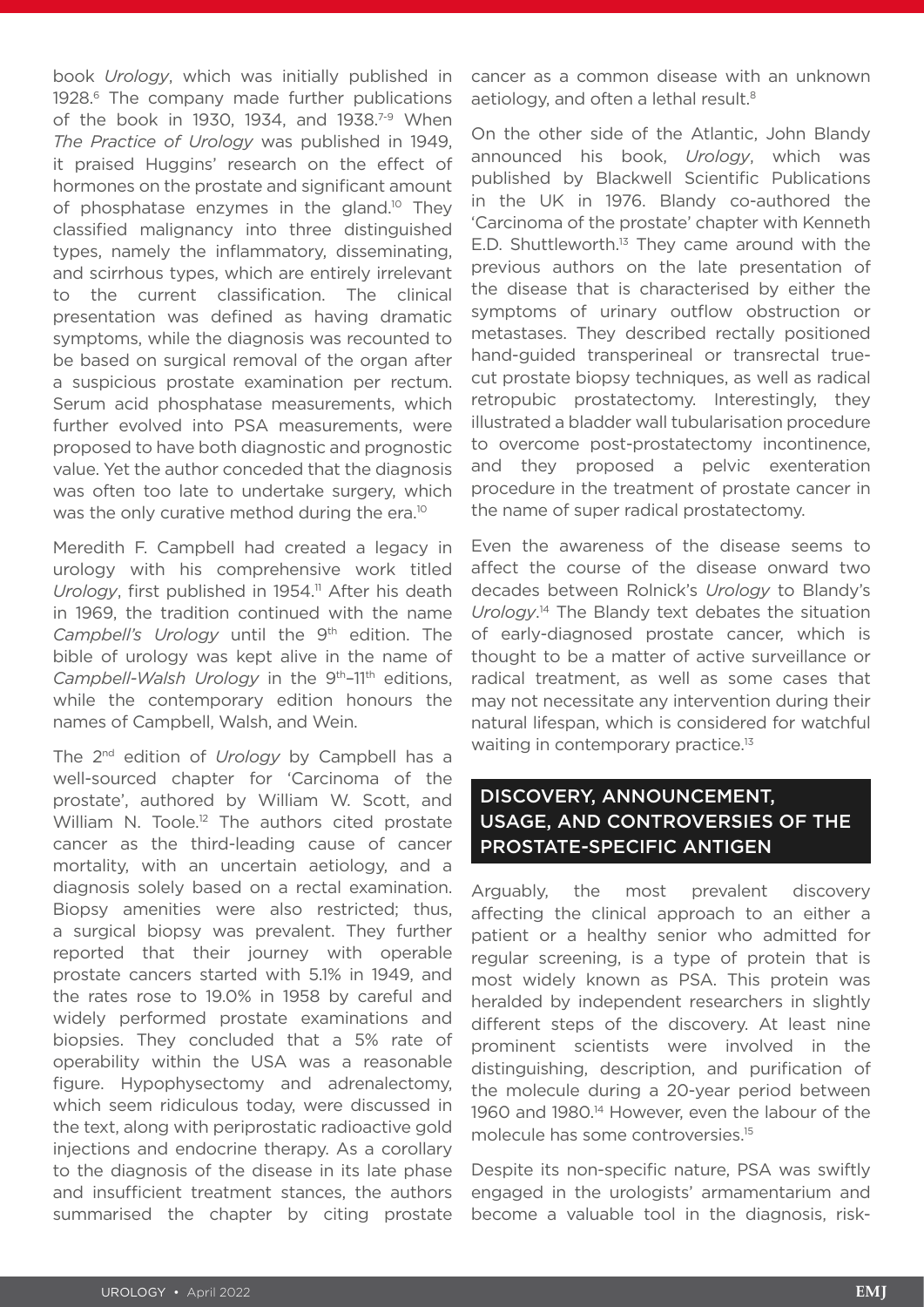grouping, observational management, as well as the post-treatment follow-up of a patient who has or is a candidate for having prostate cancer. Furthermore, PSA measurements were initiated to being obtained from asymptomatic seniors, and the practice found itself a place as a population screening tool. The screening was either offered or discouraged from time to time by public health institutions or urological associations due to the available evidence.<sup>16</sup>

The contemporary clinical guideline of the European Association of Urology (EAU) endorses offering a risk-adaptive screening approach focused on the risk groups and life expectancies, while the American Urological Association (AUA) also underlines the importance of a screening strategy, weighing the risks and benefits as well as using a shared decision-making approach. Both associations are compatible with each other's conception on avoiding PSA screening in subgroups who may get more harm than benefit from the treatment, and will probably get no benefit from an active treatment modality in his natural lifespan.17,18

The National Comprehensive Cancer Network (NCCN) is also in favour of practicing an early diagnosis strategy for well-informed individuals who are in risk groups and/or would benefit from the early diagnosis.<sup>19</sup> On the other hand, the United States Preventive Services Task Force (USPSTF) made an official statement against routine PSA screening in 2008 and 2012, which was revised to make a decision considering possible benefits, and building an informed decision-making strategy for small groups in 2017. The final decision of the USPSTF in 2018 still underlines the potential of a small benefit, which is not always prevalent, and which may bring harm together.<sup>20</sup>

#### CONTEMPORARY EVIDENCE AND DEBATE ON THE PROSTATE CANCER SCREENING USING PROSTATE-SPECIFIC ANTIGEN IN ASYMPTOMATIC SENIORS

There is a high level of evidence on the benefits, or the possible harm, of PSA-based prostate cancer screening. For the attention of the reader: the discussion and the debate are on the role of PSA-based prostate cancer screening

on a population level, though it should not be confessed with the role of PSA measurements in symptomatic individuals.

Bartsch et al.<sup>20</sup> pioneered the field of prostate screening studies with their valuable work in Tyrol, Austria. Their study compared the mortality rates and oncological stages between Tyrol, a federal state with a newly-implemented PSA screening programme, with the rest of the country in which there was no kind of screening offered during the study period. Their nonrandomised study started in 1993, and the results were announced in 2001. They reported a nationwide reduction in mortality as well as a downstaging of the disease. Moreover, the reduction and the stage migration in Tyrol was reported to be better respective to the rest of Austria during this study period. Further updates of this study are also published, and it is reported that an ongoing reduction of mortality was relevant in this studies' population even after 10 years of follow-up.21,22

The initial randomised evidence is made available by Labrie et al. $23$  with their 11-year long study. The Quebec study randomised more than 46,000 males to either screening (over 30,000 males) or non-screening (the remaining population). Overall, they reported more than a 60% reduction in prostate cancer-specific mortality, which was quite spectacular, and criticised in the subsequent papers.<sup>24</sup>

The Prostate, Lung, Colorectal, and Ovarian (PLCO) Cancer Screening trial can be clearly considered as a milestone, considering its extensive targets, in both prostate cancer research and the field of medical oncology. This study randomised more than 75,000 males in screening and non-screening arms with very close number of individuals in both groups. With a high compliance to the screening which is a little over 80% and 10 years of followup, the researchers reported similar prostate cancer mortality rates in both groups.25 Unfortunately, despite its well-planned initiation, the data of the PLCO study is reported to be missing some essential requirements to draw a reliable decision of the screening.26

The European Randomized Study of Screening for Prostate Cancer (ERSPC) study can be considered as the most undistorted data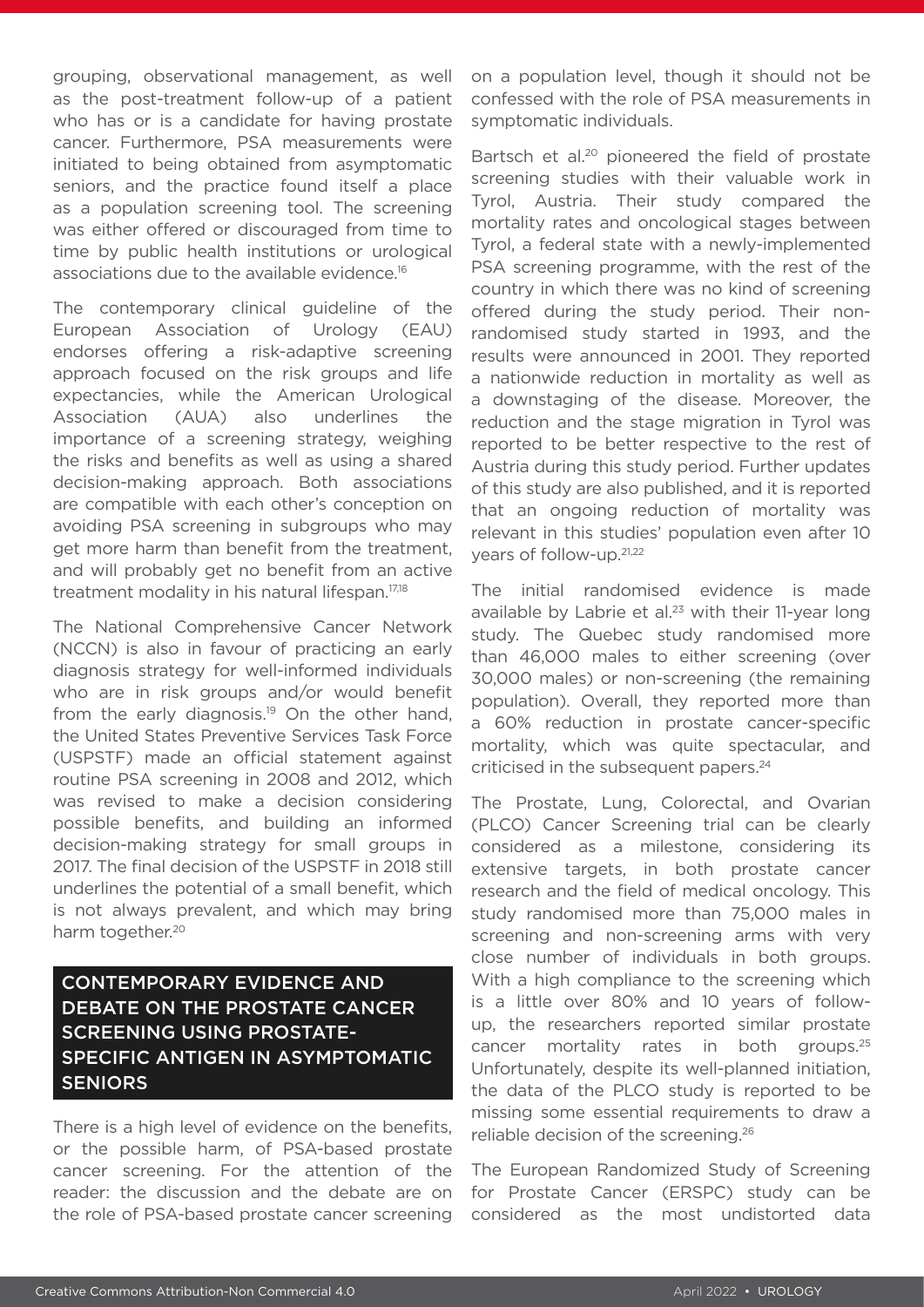with the highest level of evidence we have in contemporary literature.27 Participant groups also published the district data from participant countries of the ERSPC, which is quite valuable in evaluating the patterns of screening and the clinical results in different European countries.28-30

Furthermore, 13 and 16 years of follow-up data from the ERSPC was also published.<sup>31,32</sup> This study successfully enrolled and followed up more than 180,000 males from seven countries, and the ERSPC data showed a substantial reduction in prostate cancer specific mortality at 9, 12, and 16 years of follow-up. The benefit is far more remarkable in some participant countries, namely Sweden, for instance.<sup>30</sup>

The USA data also approved the findings of the ERSPC. Howrey et al.<sup>33</sup> made a retrospective analysis of data from 1,067 counties and reported that 61 deaths were prevented between 1998 and 2006 for every 100,000 males receiving a PSA test in 1997. The same PSA test number resulted in 1,597 males undergoing prostate cancer treatment during the same period. Thus, they concluded that the PSA-based prostate cancer screening resulted in a notable increase in prostate cancer diagnosis and treatment. However, the overall reduction mortality was modest at best, and they pointed out the risk of overtreatment and overdiagnosis in exchange for the modest reduction in mortality.

#### FROM HISTORY TO TODAY: WHERE ARE WE NOW?

Since the late 1980s, PSA has been used in the diagnosis of prostate diseases, either benign or malign. This test was approved by the U.S. Food and Drug Administration (FDA) in 1994

and is widely adopted by urologists in their daily practice. Since then, extensive usage of PSA levels in evaluation of healthy senior males started to affect the course of the disease. As mentioned above, the disease has long been a leading cause of mortality with low chance of surgical cure.

About three decades after the approval of PSA for use in the routine clinical practice by FDA, the last edition of the urologic bible, *Campbell Walsh Wein Urology*, comprehensively discusses the aetiology and pathology of prostate cancer with a special emphasis on providing a management strategy to patients without leading to any harm.<sup>34</sup> It is now argued that more diagnoses are made or are made earlier than needed, causing damage for the sake of treating the cancer or leading to the stress of individuals because of continual screenings. All this confirms that what has been done in the clinical evaluation of prostate cancer has commutated a lethal monster to a domestic beastie.

Of course, all of the achievements cannot be attributed solely to PSA screening. During this period, oncological care, surgical care and approaches, preventive measures in the healthcare systems and, overall, technology and life quality have all improved. However, the authors still think that this screening is the leading factor during the presented timeline that changed the practice of care for patients with prostate cancer. In the light of their journey through the urological texts, the authors again propose that the prostate screening collaborating with PSA measurements should continue, while the research on the management of the disease and application of the screening to different populations should also continue to serve the best practice we can provide to patients.

#### References

- 1. Broaddus VC, Grippi MA. Medical subspecialty textbooks in the 21st century. Essential or headed for extinction? Ann Am Thorac Soc. 2015;12(8):1113-5.
- 2. Sung H et al. Global cancer statistics 2020: GLOBOCAN estimates of incidence and mortality worldwide for 36 cancers in 185 countries. CA Cancer J Clin. 2021;71(3):209-49.
- 3. Schultz M et al. Oldest known case of metastasizing prostate carcinoma diagnosed in the skeleton of a 2,700-year-old Scythian king from Arzhan (Siberia, Russia). Int J Cancer. 2007;(121):2591-5.
- 4. Sathianathen NJ et al. Landmarks in prostate cancer. Nat Rev Urol. 2018;(15):627-42.
- 5. Denmeade SR, Isaacs JT. A history of

prostate cancer treatment. Nat Rev Cancer. 2002;2(5):389-96.

- 6. Eisendrath DN, Rolnick HC (eds.), Urology (1928) 1st edition, Philadelphia: J.B Lippincott Company.
- 7. Eisendrath DN, Rolnick HC (eds.), Urology (1930) 2nd edition, Philadelphia: J.B Lippincott Company.
- 8. Eisendrath DN, Rolnick HC (eds.), Urology (1934) 3rd edition,